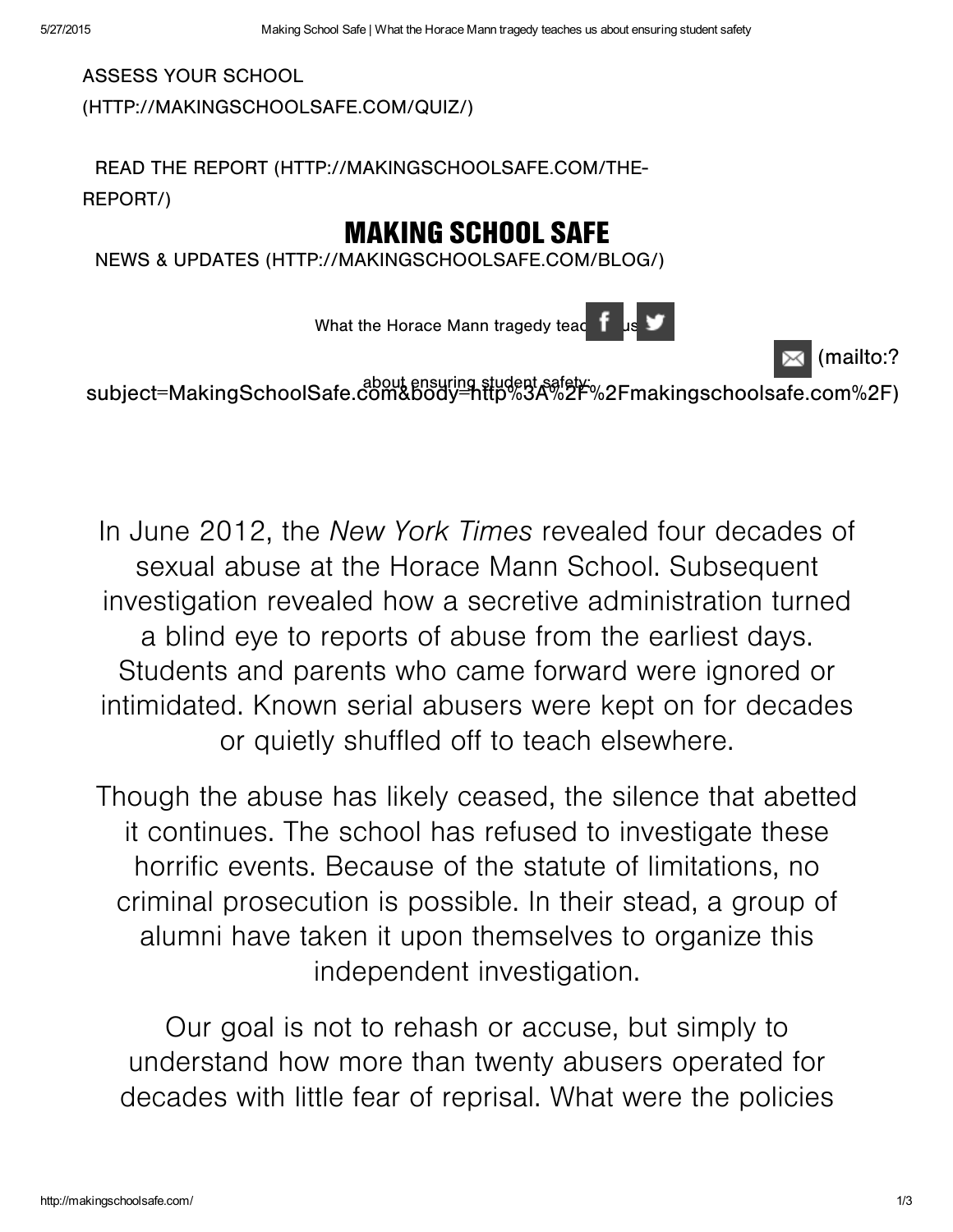and practices that, intentionally or not, shielded and enabled them? Most importantly, what can this tragedy teach us about making other schools safe?

Though what happened at Horace Mann cannot be undone, we hope the lessons gleaned from our investigation and oultined in our report can make schools and students everywhere safer. Here's how:

### ASSESS YOUR SCHOOL [\(http://makingchoolafe.com/quiz/\)](http://makingschoolsafe.com/quiz/)

### READ THE REPORT (http://makingschoolsafe.com/thereport)

#### ABOUT US (HTTP://MAKINGSCHOOLSAFE.COM/ABOUT/)

ASSESS YOUR SCHOOL (HTTP://MAKINGSCHOOLSAFE.COM/QUIZ/)

READ THE REPORT (HTTP://MAKINGSCHOOLSAFE.COM/THE-REPORT/)

NEWS & UPDATES (HTTP://MAKINGSCHOOLSAFE.COM/BLOG/)

## Join our newsletter:

email

Follow us:



(https://www.facebook.com/HmActionCoalition)